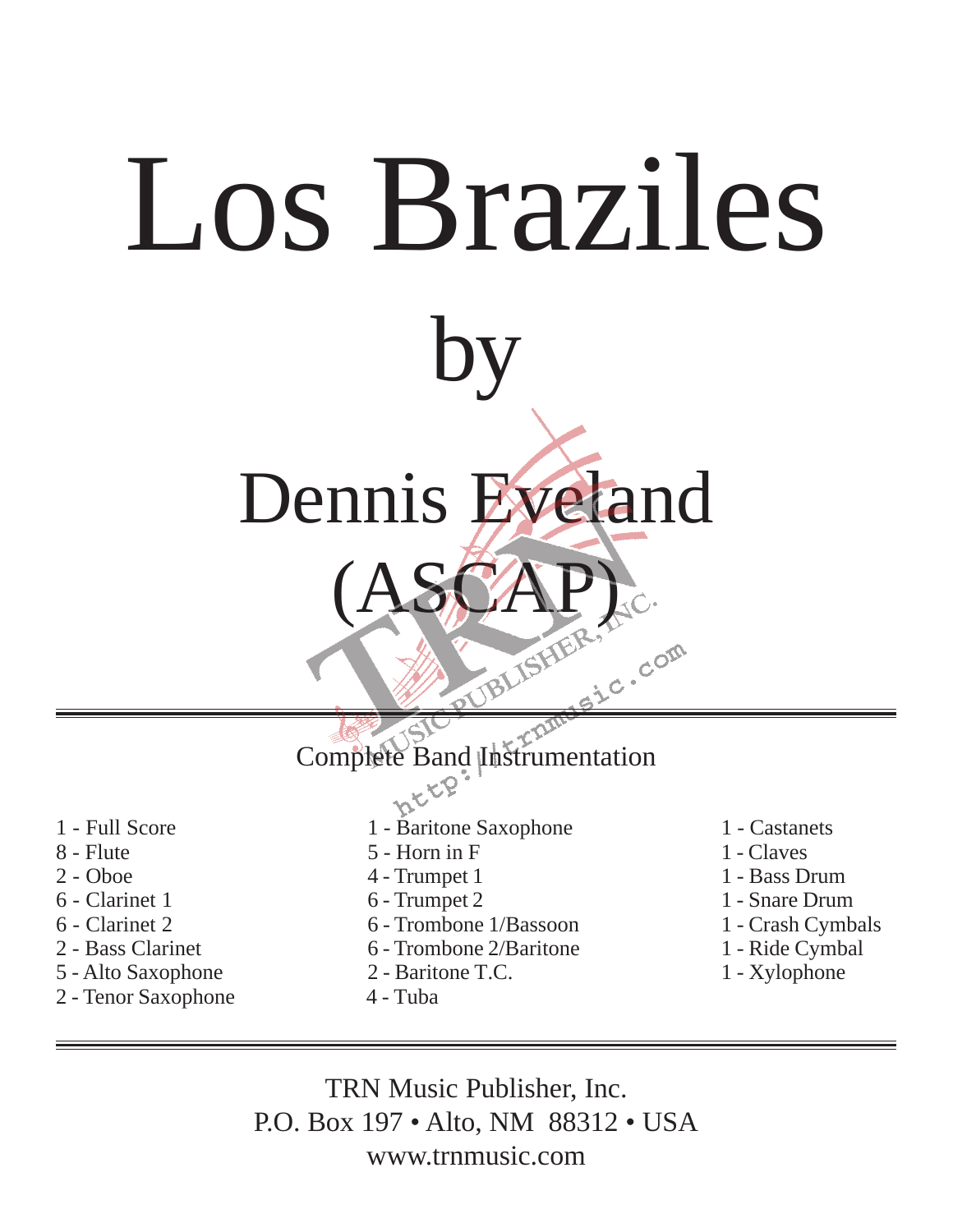## **About the Music - - -**

 **"Los Braziles"** was composed and dedicated to my mother-in-law, Felisa Garza. She is the proud owner of a ranch in South Texas, which has the same name. This land was given to her great-great-great-great grandfather by the King of Spain in 1808, as part of a land grant. The word "braziles" means a type of wild plant. This type of plant was grown wild in South Texas during the 1800's. Due to drought conditions, this plant cannot be found any longer.

Experience the culture and passion of Spain in this energetic work for your young band. Exciting rhythms and vibrant melodies are flavored with the traditional sounds of castanets and maracas. The middle section features a beautiful flowing melody that returns to the original section. Enjoy! Ole!

## **About the Composer - - -**



**Dennis Eveland** is now in his 25th year of teaching instrumental music education. He earned a Bachelor of Arts Degree from Western Illinois University and a Master of Music Education from Vandercook College of Music. In addition, he has an Administrative Certificate from Texas A&M International University.

 Mr. Eveland has studied horn with Roger Collins, Ethel Merker, Arden Keen, and John Thompson. Others with whom he has studied include Dale F. Hopper, Dennis L. Johnson, Christopher Izzo, Roger Rocco, Dr.Victor Zajec, Bart Ghent, Michael Katterjohn, and Kelly Love.

 Mr. Eveland began his teaching career in Toulon, Illlinois and has spent the past 21 years teaching in the United Independent School District in Laredo, Texas. He has experience teaching at both the middle and high school levels.

 A very active marching band arranger, Mr. Eveland is a composer as well. He has either written or arranged over 40 selections for competitive marching bands. Several bands have advanced to the Area Level of the Texas State Marching Band Competition using Mr. Eveland's arrangements.

 Dennis and his lovely wife, Felisa, are the proud parents of Willie and Tammy. Mr. Eveland is available to write commissions for concert band works, marching band works, and orchestra works.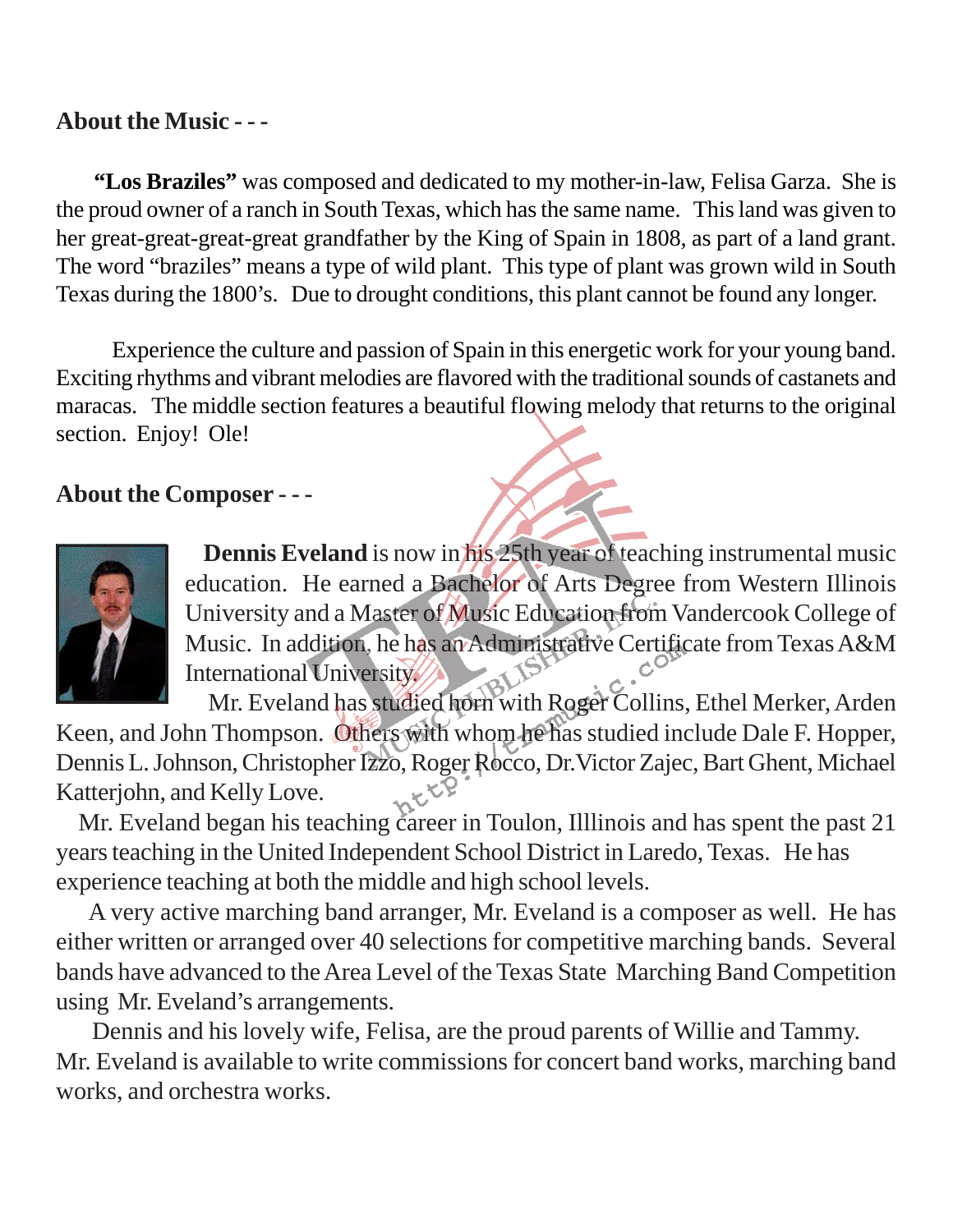



Copyright @ MMX by TRN Music Publisher, Inc. All Rights Reserved. Printed in U.S.A. International Copyright Secured.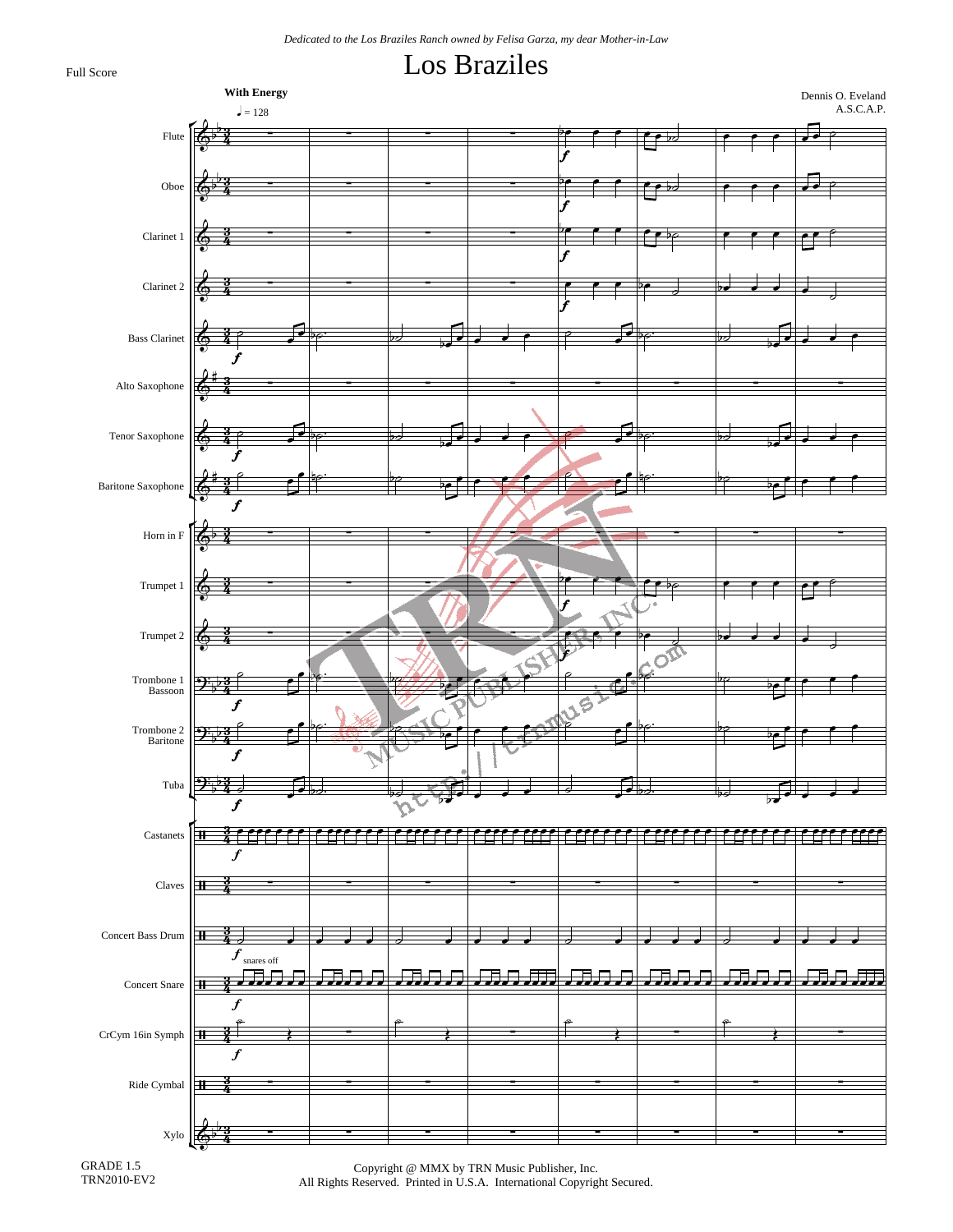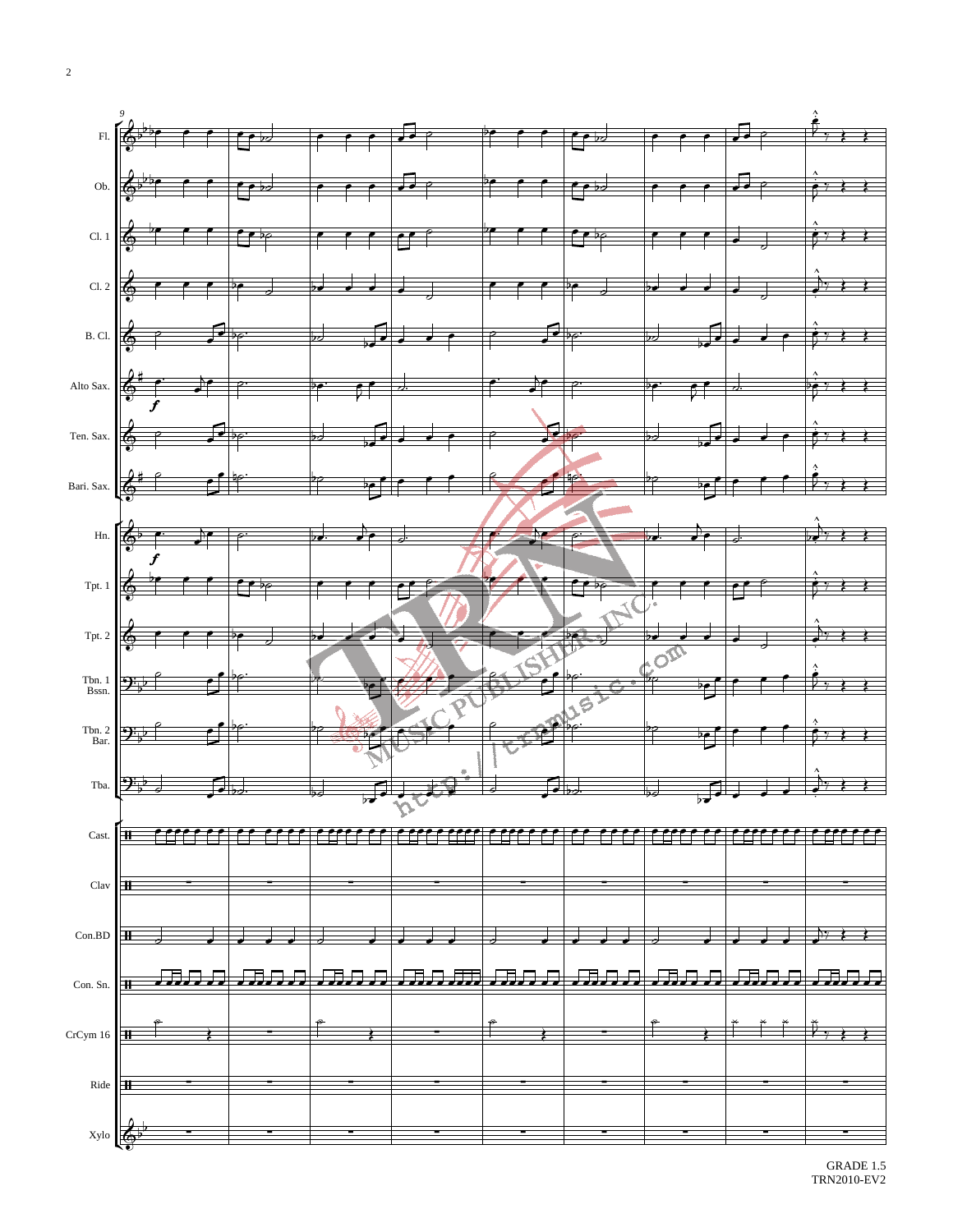

 GRADE 1.5 TRN2010-EV2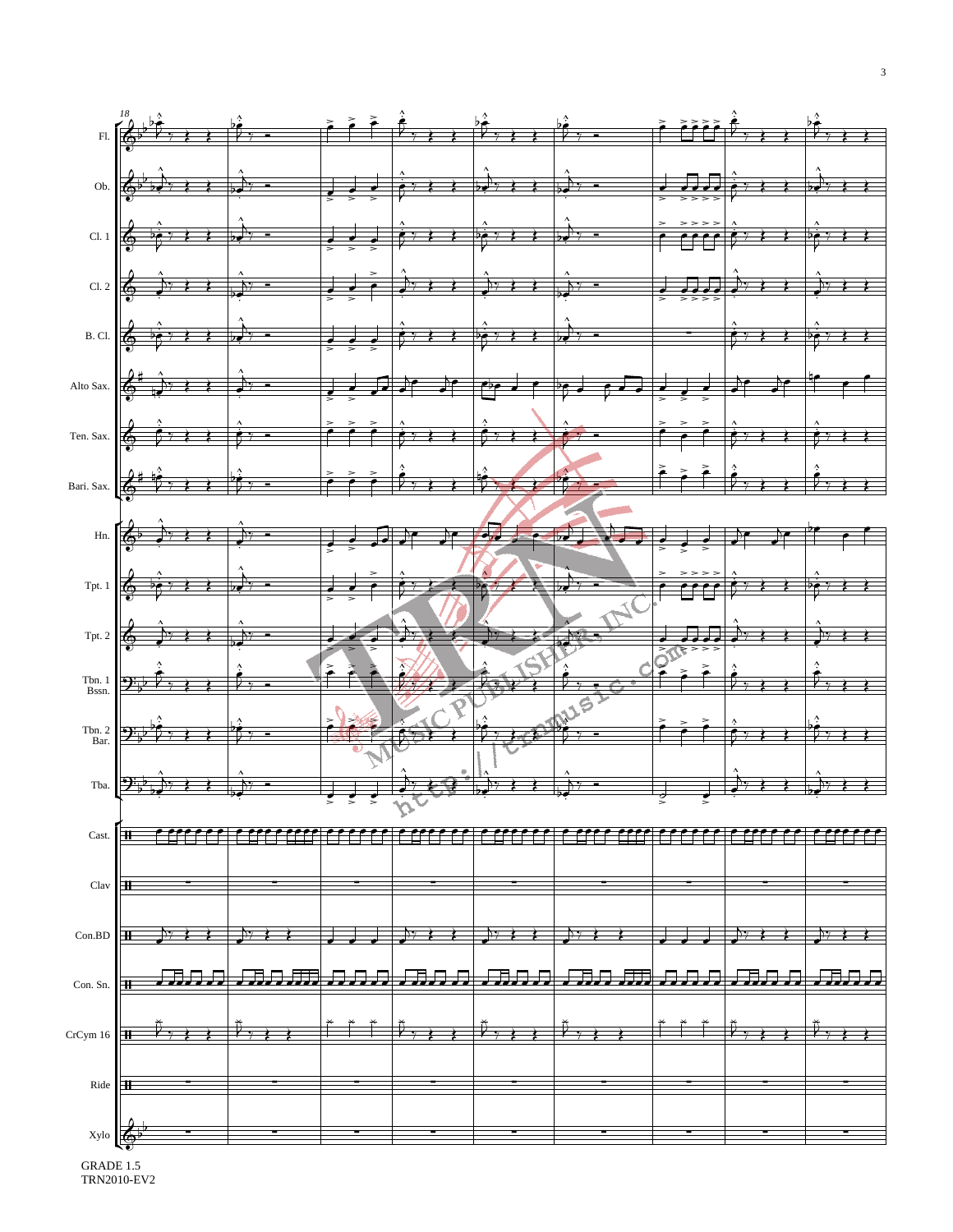

TRN2010-EV2

4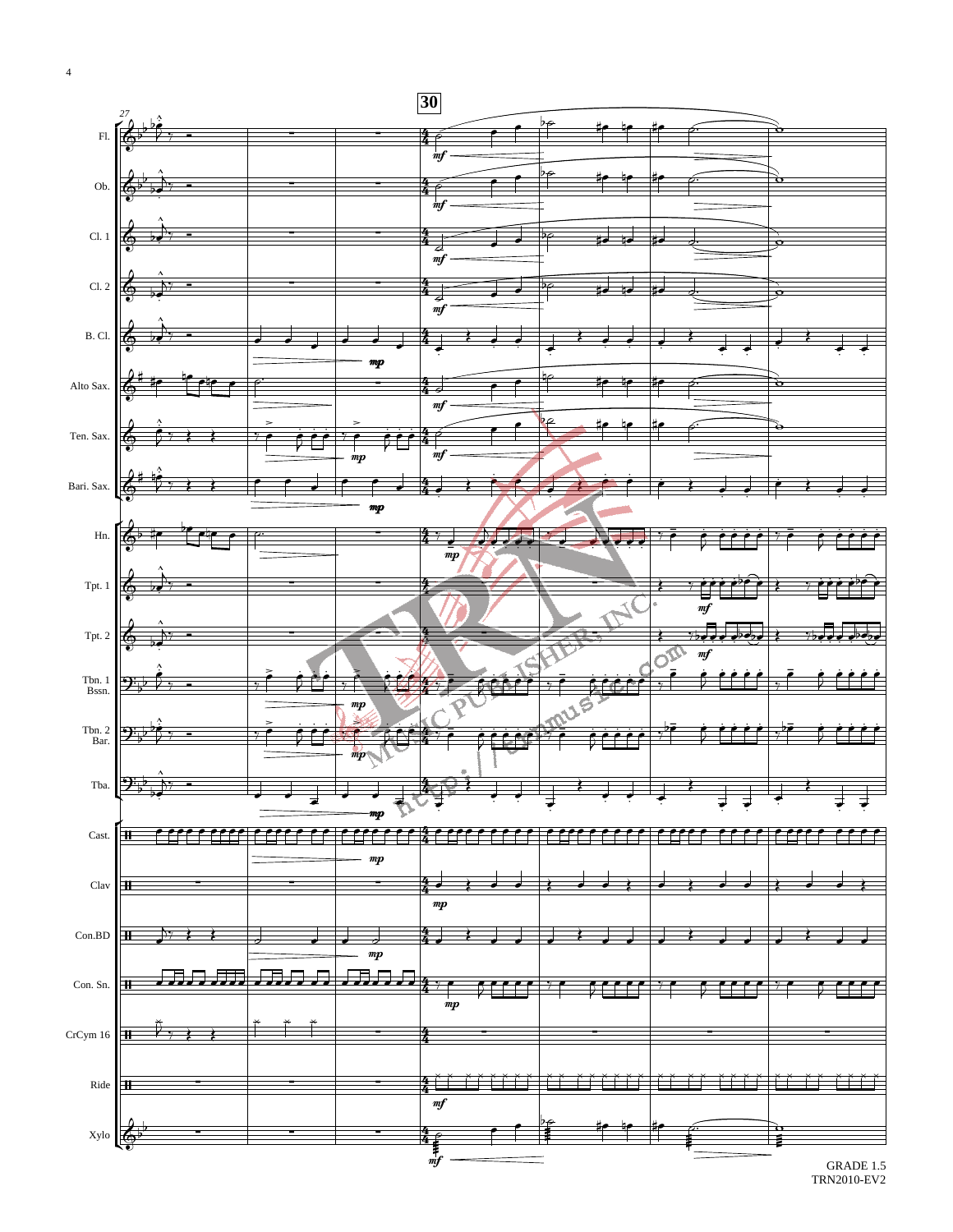

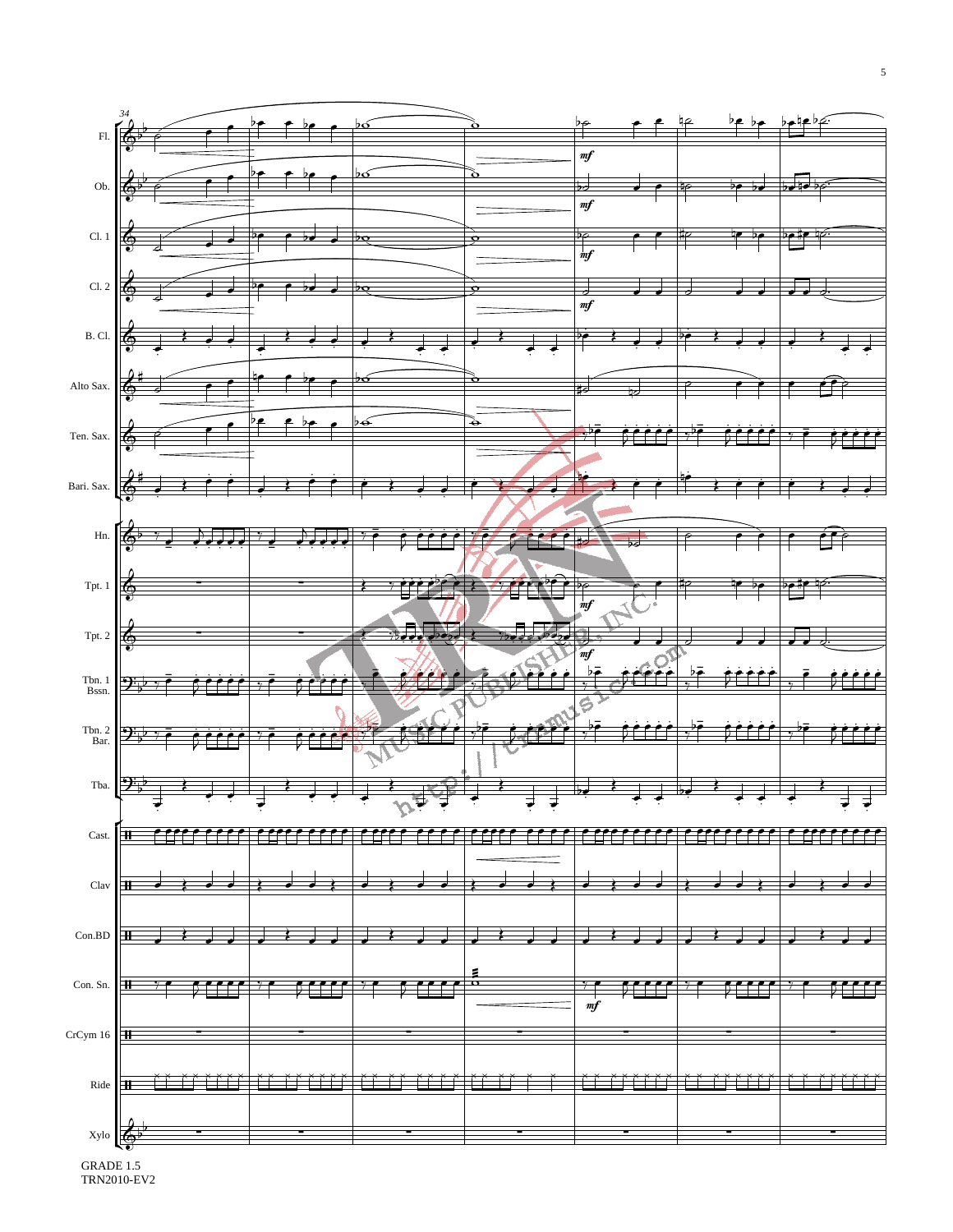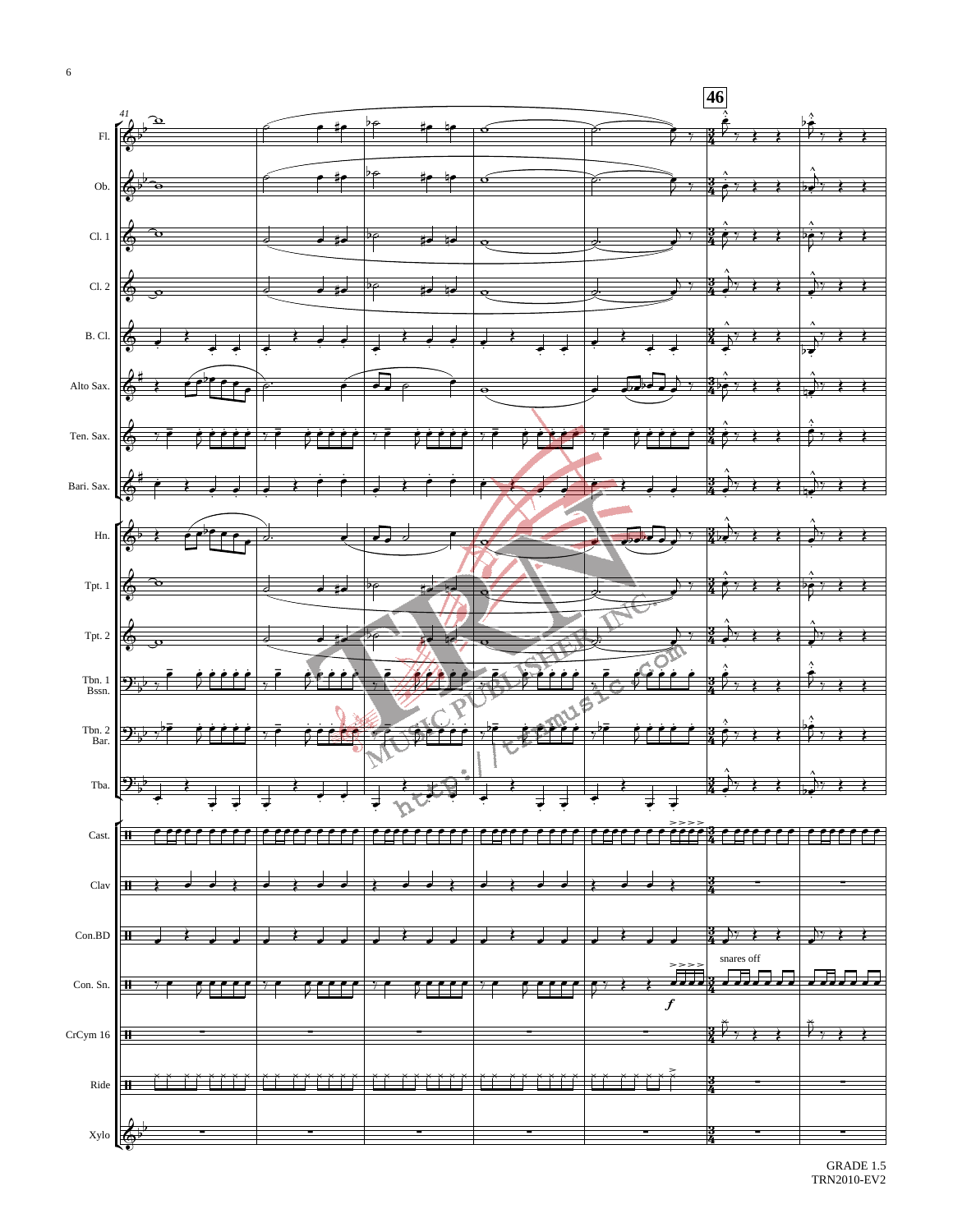

 GRADE 1.5 TRN2010-EV2